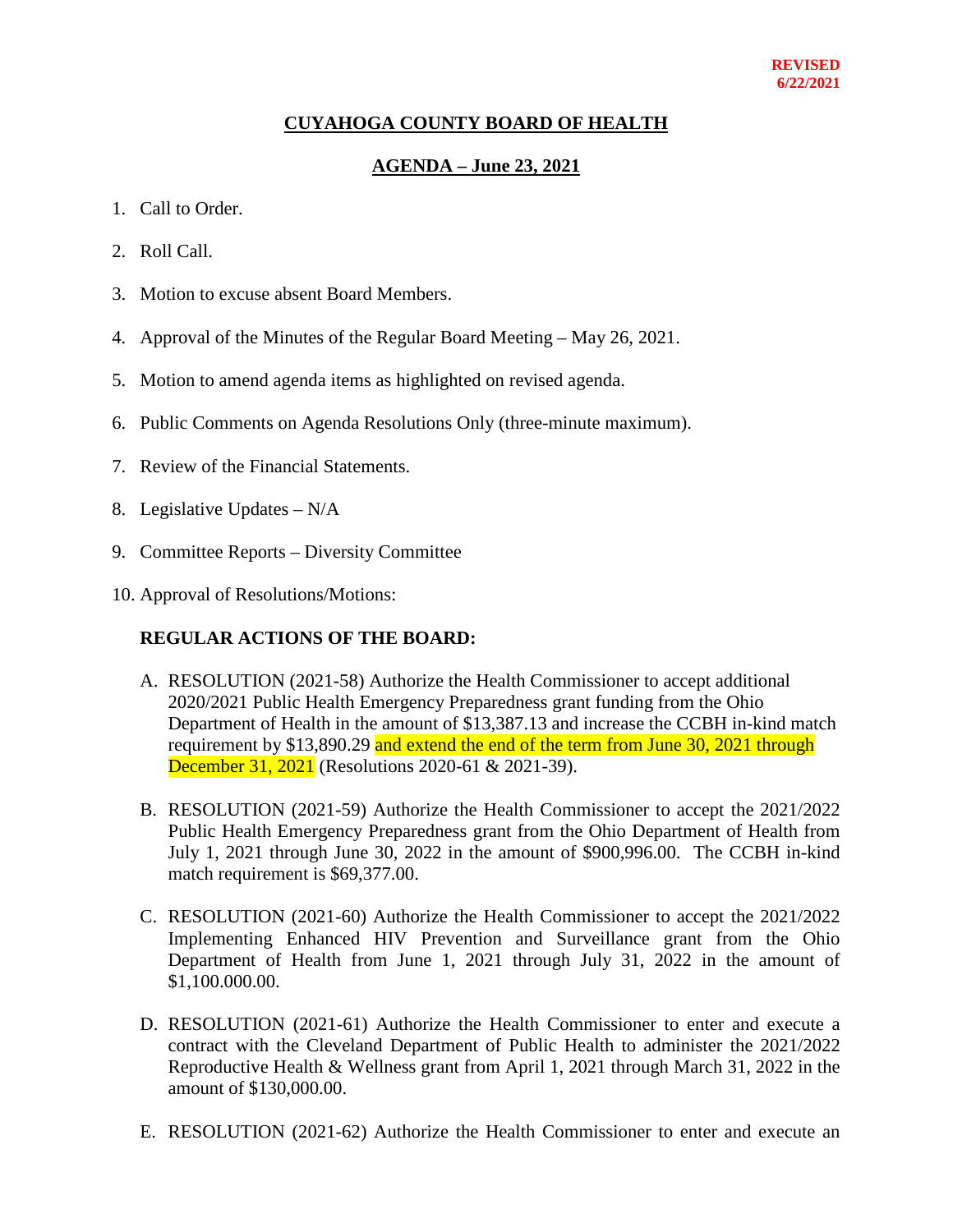addendum to the contract with Green Umbrella to accept additional grant funding in the amount of \$10,000.00 (Resolution 2020-147).

- F. RESOLUTION (2021-63) Authorize the Health Commissioner to accept additional 2021 Creating Healthy Communities grant funding from the Ohio Department of Health from January 1, 2021 to December 31, 2021 in the amount of \$40,000.00 (Resolution 2021- 27).
- G. RESOLUTION (2021-64) Authorize the Health Commissioner to enter and execute a contract with Rid-All Foundation under the Creating Healthy Communities grant from January 1, 2021 through September 30, 2021 in an amount not to exceed \$40,000.00.
- H. RESOLUTION (2021-65) Authorize the Health Commissioner to enter and execute an addendum to the contract with Case Western Reserve University (CWRU) under the Overdose Data to Action grant to increase the amount to be paid to CWRU from not to exceed \$679,830.00 to \$764,788.00 (Resolution 2019-116).
- I. RESOLUTION (2021-66) Authorize the Health Commissioner to enter and execute a contract with Cleveland State University under the Ending the HIV Epidemic grant from July 1, 2021 through February 28, 2022 in an amount not to exceed \$41,250.00.
- J. RESOLUTION (2021-67) Authorize the Health Commissioner to enter and execute a contract with the Cleveland Clinic Foundation under the Ryan White Part A and Ending the HIV Epidemic grants from March 1, 2021 through February 28, 2022 in an amount not to exceed \$257,996.00.
- K. RESOLUTION (2021-68) Authorize the Health Commissioner to enter and execute contracts with the following agencies under the Racial and Ethnic Approaches to Community Health Supplemental grant from March 30, 2021 through September 29, 2022:

|                                          | Amount to be paid |  |
|------------------------------------------|-------------------|--|
|                                          | not to exceed:    |  |
| A Vision of Change                       | \$35,000.00       |  |
| Catholic Charities, Diocese of Cleveland | \$58,175.00       |  |
| Mt. Sinai Health Care Foundation         | \$155,325.00      |  |
| Northeast Alliance for Hope (NOAH)       | \$25,000.00       |  |

L. RESOLUTION (2021-69) To honor Juneteenth (June  $19<sup>th</sup>$ ) as a Board observed holiday for all employees annually effective June 23, 2021.

## **BOARD ORDERS, RULES, FEES OR REGULATIONS:**

- A. RESOLUTION (2021-70) To grant a variance from Section 3701-29-06 (G)(3)(a) of the Ohio Administrative Code for the sewage treatment system servicing the residence at 6019 Deepwood Drive in Moreland Hills, Ohio (PPN: 913-15-001).
- B. RESOLUTION (2021-71) To grant a variance from Section 3701-29-12 (P)(2) of the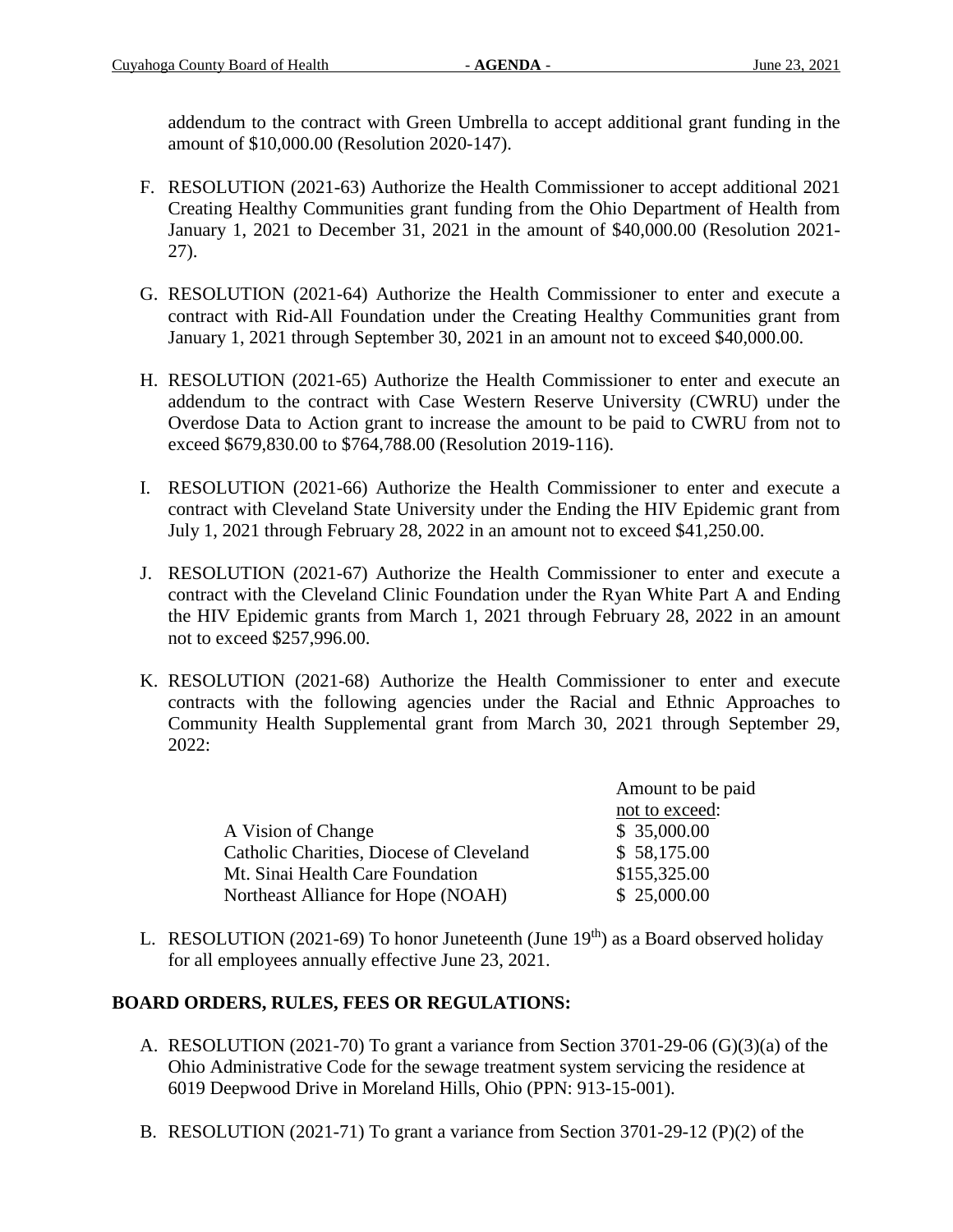Ohio Administrative Code for sewage treatment system servicing the residence at 35954 Solon Rd in Bentleyville, Ohio (PPN: 941-03-004).

### **FIRST READING:**

None

## **SECOND READING:**

None

## **THIRD READING:**

None

- 11. RESOLUTION (2021-72) Approval of the Consent Agenda as set forth in the attached schedules:
	- Schedule A Appropriation Measures. Schedule B Cash Transfers. Schedule C Routine Personnel Actions. Schedule D Employee Training and Travel Expenses. Schedule E Approval of Vouchers. (Available upon request) Schedule F CRC Report and Other Contracts.
- 12. Health Commissioner's Report (1) COVID-19 Response Update
- 13. Public and Staff Comments (three-minute maximum).
- 14. Motion to adjourn to Executive Session to discuss personnel issues.
- 15. Miscellaneous Business
	- A. RESOLUTION (2021-73) To amend Resolutions 2020-01D and 2020-02D to lift the state of Public Health Emergency.
- 16. Motion to adjourn the meeting.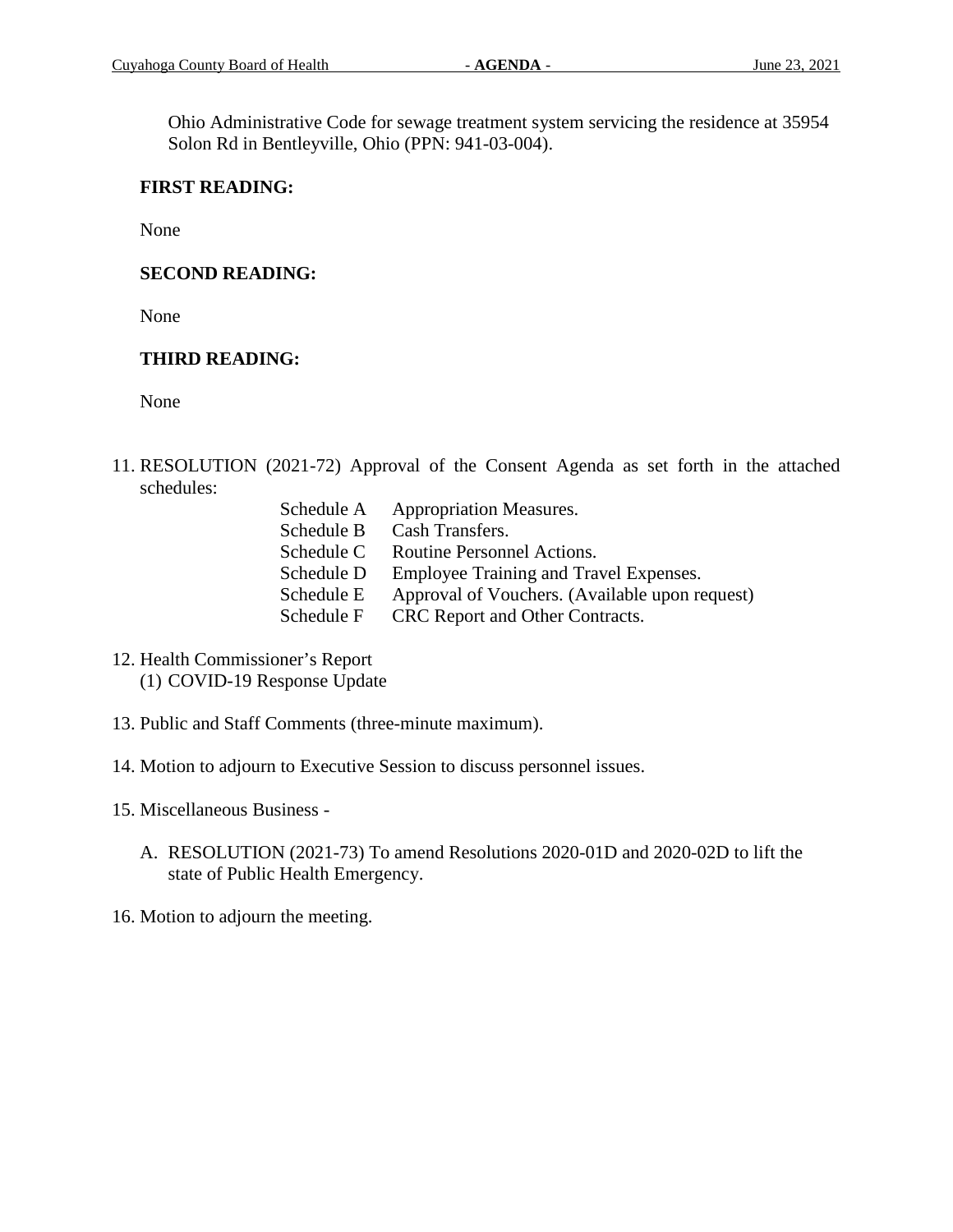### **SCHEDULE A APPROPRIATION MEASURES**

### 1. Establish Budgets

- A. Establish a budget for the 2021/2022 Implementing Enhanced HIV Prevention and Surveillance grant in the amount of \$1,100,000.00 (ref. enclosed).
- B. Establish a budget for the 2021/2023 Prevent Premature Fatherhood (PPF) grant in the amount of \$140,000.00 (ref. enclosed).
- 2. Budget Revisions
	- A. Budget revision in the 2021 Creating Healthy Communities (CHC) grant to increase the budget by \$40,000.00 (ref. enclosed).
	- B. Budget revision in the 2020/2021 Starting Point grant to increase the budget by \$182,610.72 (ref. enclosed).
	- C. Budget revision in the 2020 COVID-19 Response Testing grant to increase the budget by \$1,000,000.00 (ref. enclosed).
	- D. Budget revision in the 2019/2020 Teen Wellness Prevention grant to decrease the budget by \$115,904.46 (ref. enclosed).
	- E. Budget revision in the 2019/2020 Breast and Cervical Cancer Project (BCCP) to decrease the budget by \$90,546.21 (ref. enclosed).
	- F. Budget revision in the 2020 Creating Healthy Communities (CHC) grant to decrease the budget by \$1,196.49 (ref. enclosed).
	- G. Budget revision in the 2021 Dental Sealant grant to redistribute \$1,955.76 (ref. enclosed).
	- H. Budget revision in the 2020 COVID-19 Response budget to redistribute \$593,278.00 (ref. enclosed).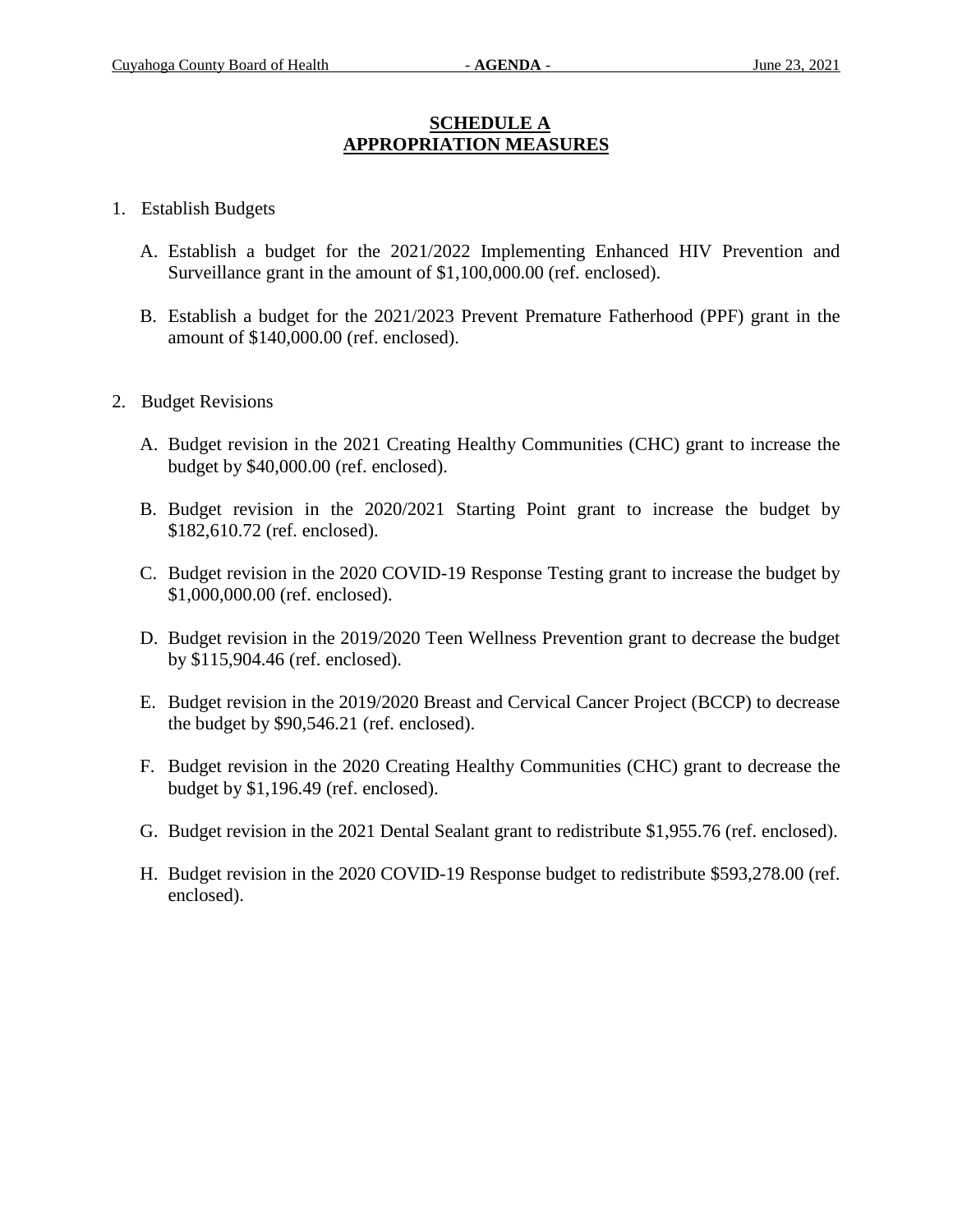# **SCHEDULE B CASH TRANSFERS**

1. Operating Transfers

None

2. Residual Equity Transfers

None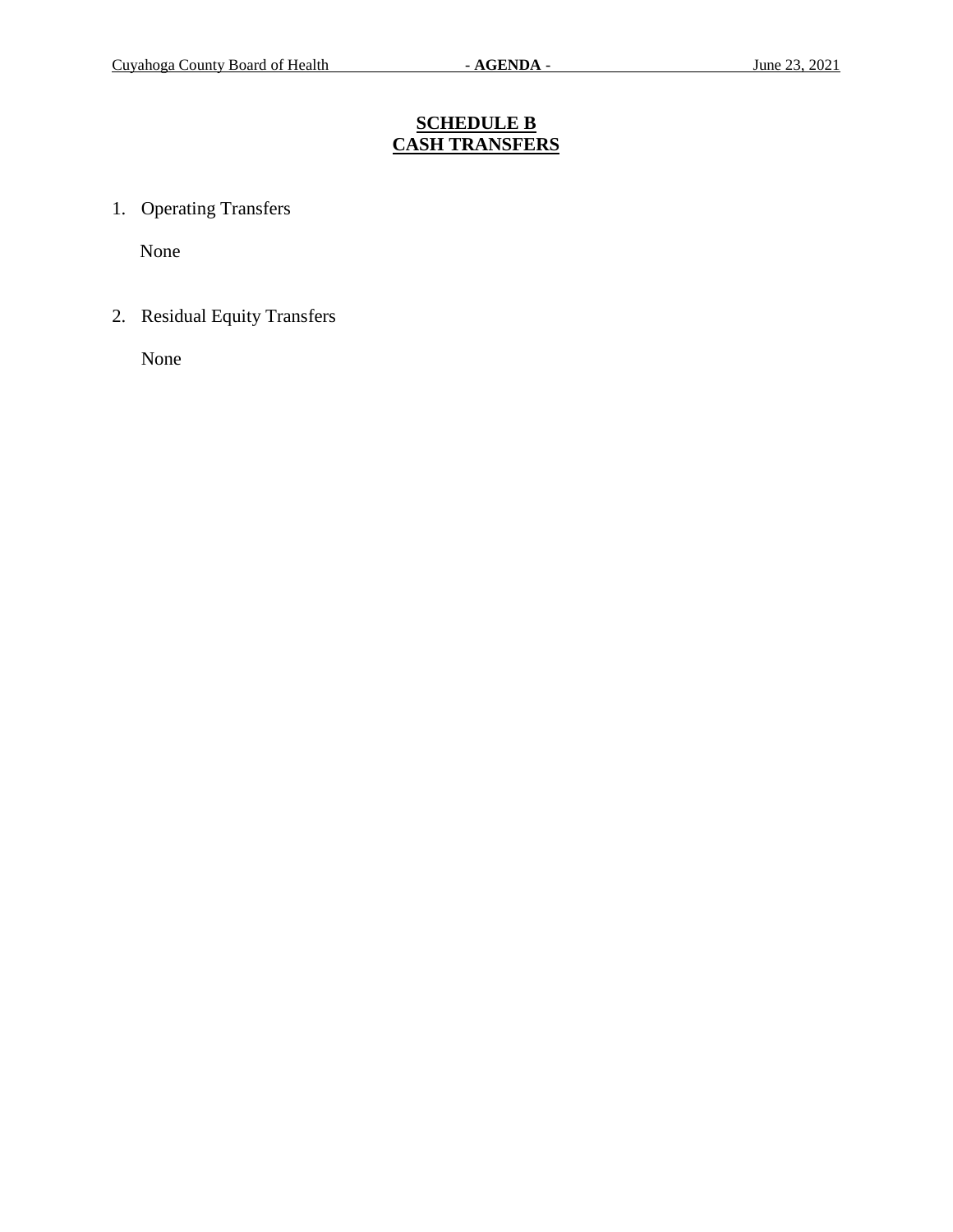### **SCHEDULE C ROUTINE PERSONNEL ACTIONS**

Unless otherwise specifically indicated, said appointments shall be effective as of the beginning of the next pay period following completion and satisfaction of any post offer requirements and signature as determined by the Director of Organizational Development.

Ratify Appointment(s):

- A. Erin Elszasz, Public Health Nurse Supervisor, Grade F, \$63,817.77 annually, effective June 7, 2021.
- B. Yancey Quinn, IT & Informatics Supervisor, Grade F, \$63,817.77 annually, effective June 7, 2021.

Appointment(s):

- A. Danielle LeGallee, Grant Coordinator, Grade C, \$41,149.00 annually.
- B. Mason Leuthaeuser, Sanitarian in Training, Grade C, \$41,149.00 annually.
- C. TBD, Grant Program Manager, Grade E, \$53,968.00 annually.
- D. TBD, Sanitarian in Training, Grade C, \$41,149.00 annually.
- E. TBD, Sanitarian in Training, Grade C, \$41,149.00 annually.
- F. TBD, Deputy Director, Grade G, \$71,106.00 annually.

Lateral Appointment(s):

A. Tara Hanchar, Sanitarian, Grade D, \$56,056.00 annually, effective July 5, 2021.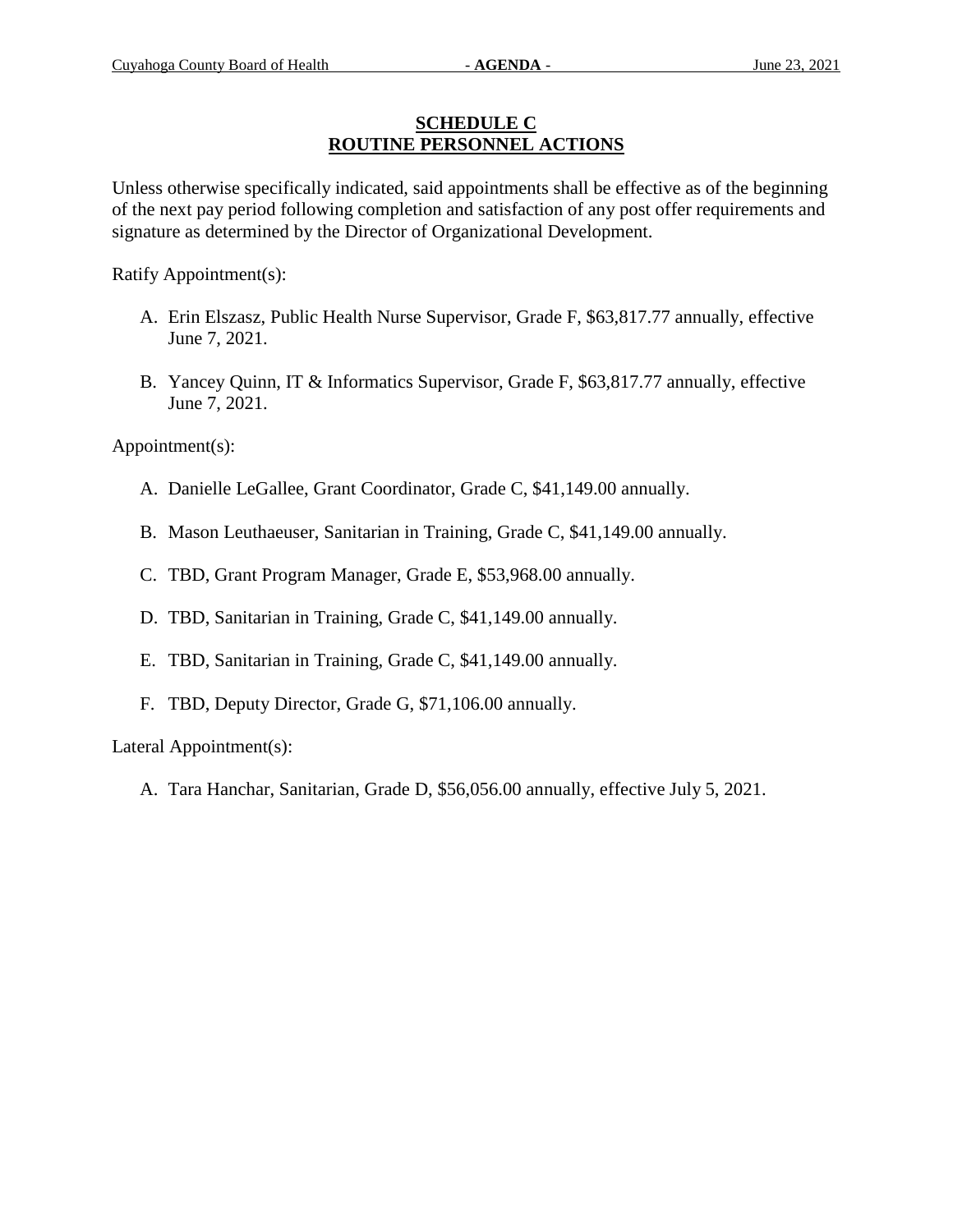### **SCHEDULE D EMPLOYEE TRAINING AND TRAVEL EXPENSES**

Administration

None

Environmental Public Health

None

Epidemiology, Surveillance and Informatics

None

Prevention and Wellness

None

\*Professional education under ONA contract.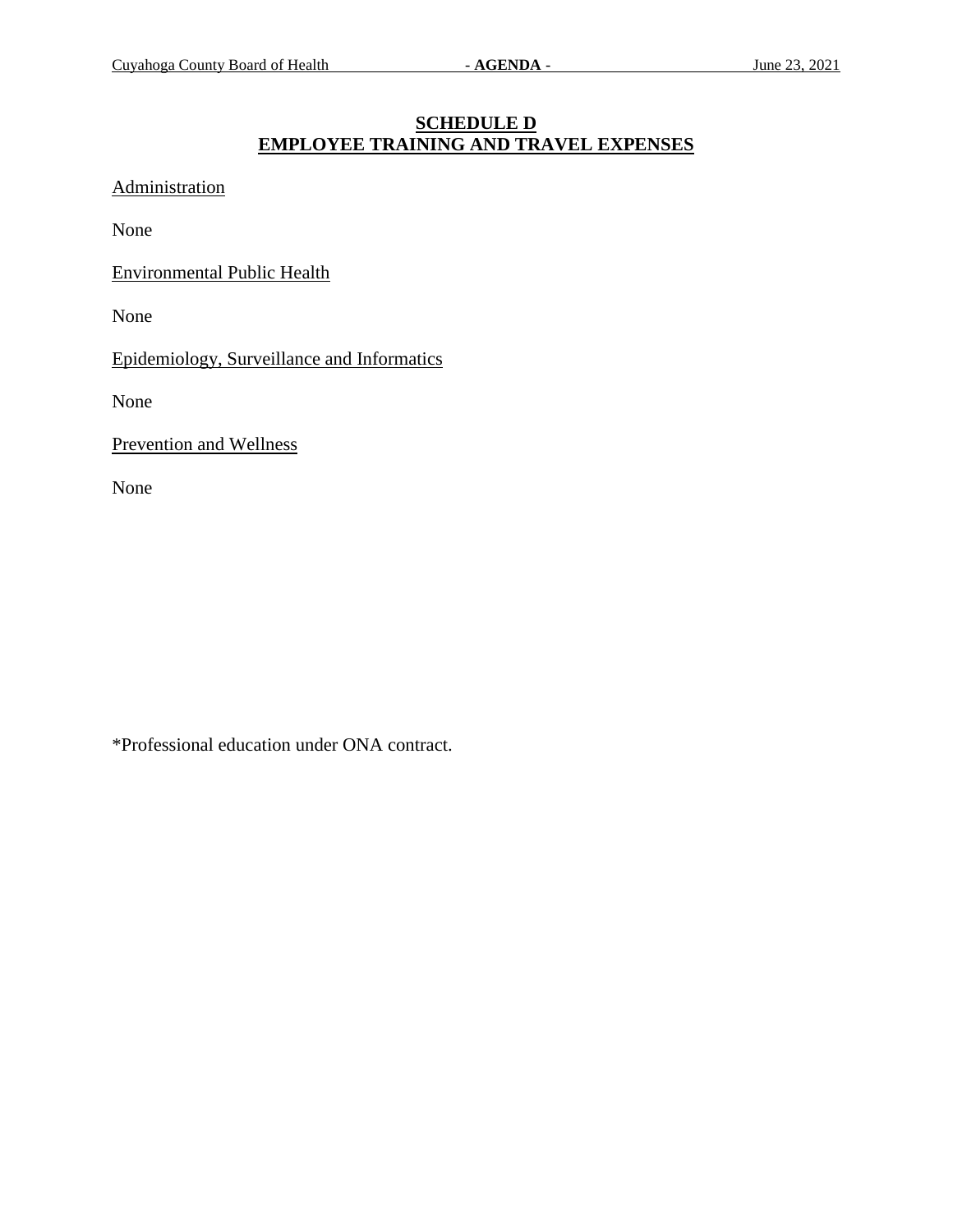#### **SCHEDULE F CRC REPORT AND OTHER CONTRACTS**

#### A. CRC Report

1. June 15, 2021 Meeting (ref. enclosed):

No Exchange of Funds

CRC 2021-49: Addendum - Paragon CMS - to extend the end of the contract period from June 11, 2021 to July 11, 2021

CRC 2021-50: Addendum - Green Home Solutions - to extend the end of the contract period from June 20, 2021 to July 20, 2021

#### Contract Authorizations

CRC 2021-51: American Builders & Applicators - \$15,650.00

CRC 2021-52: American Builders & Applicators - \$22,750.00

#### Contract Approvals

CRC 2021-53: Addendum - Paragon CMS - to increase the amount paid from \$13,360.00 to \$13,859.00

CRC 2021-54: Cuyahoga County Agricultural Society - \$375.00

#### B. Other Contracts

- 1. Contract addendums executed under Resolution 2020-02D, authorizing the Health Commissioner to enter and execute contracts with additional medical personnel to assist with the public health emergency response, approved on March 14, 2020:
	- a. Cuyahoga County COVID-19 Response Testing grant award (Resolution 2020-65 & 2020-132) Addendum 2 - added language for compliance with federal requirements, no change in funding Addendum 3 - increased contract amount from \$5,000,000.00 to \$6,000,000.00, extended end of term from December 31, 2020 to May 30, 2021 and revised scope of services Addendum 4 - extended term to December 31, 2021, no change in funding
	- b. The MetroHealth System COVID-19 Response Testing contract (Resolution 2020-70)

Addendum 1 – revised scope of services, no change in funding